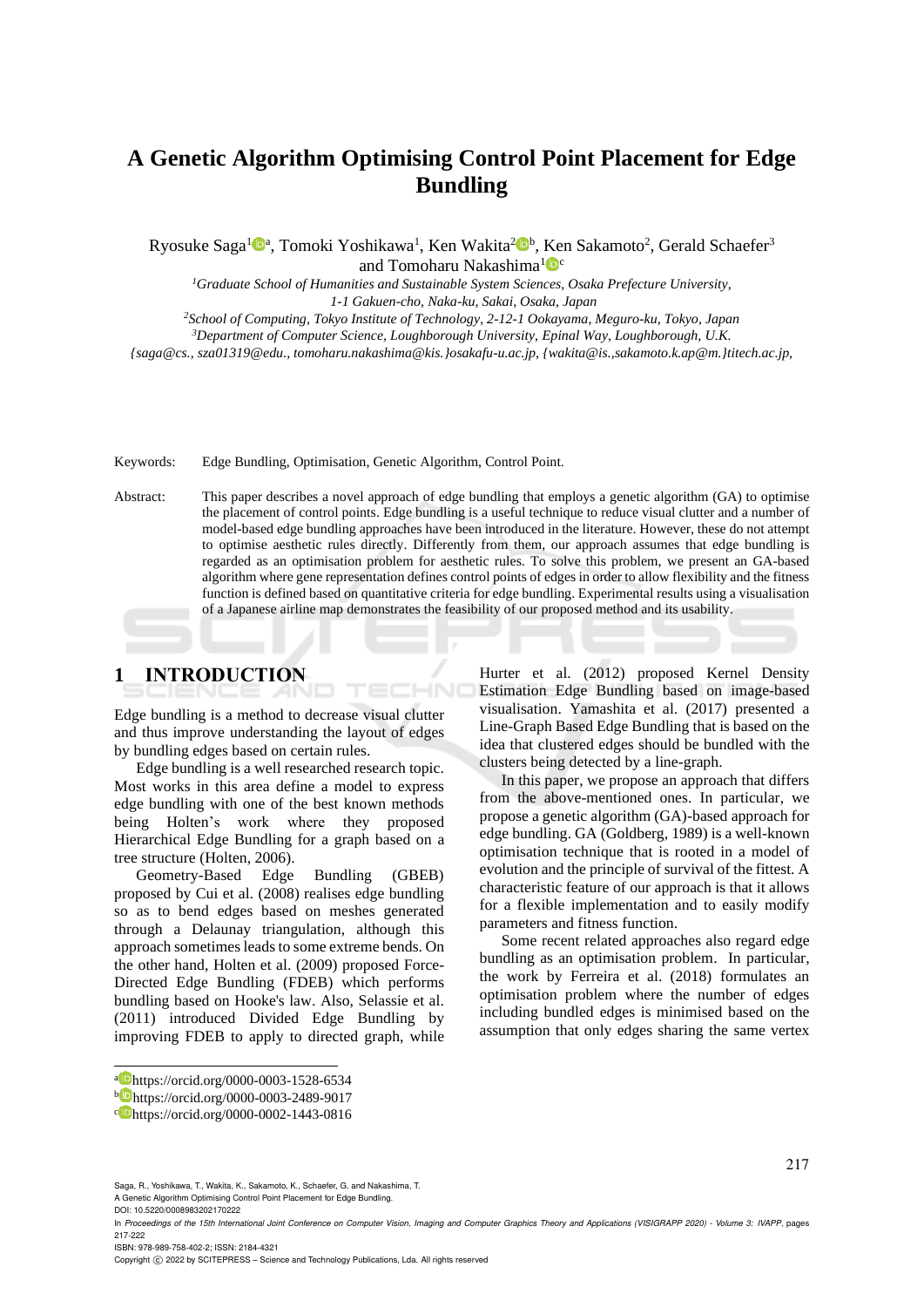should be bundled. They also use constraints on the bundled edges, in particular an angle threshold and compatibility constraints.

In this paper, we take quantitative criteria based on aesthetic rules into consideration and solve the optimisation problem using a genetic algorithm. For this, we adopt the control points approach used in FDEB and the criteria from (Sakamoto et al., 2019; Saga, 2016; Saga, 2018). As a result, we are able to overcome the overcome the shortcomings of Ferreira's model.

The main contributions of this paper are the following:

- It is the first approach of a genetic algorithmbased edge bundling algorithm optimising control points with regards to an aesthetic evaluation index.
- We show that edge bundling using a computational intelligence approach to optimisation yields a feasible method.
- We discuss the extensibility of our proposed method and its application in future work

# **2 GA-BASED EDGE BUNDLING**

## **2.1 Genetic Algorithm**

Genetic algorithms, which belong to the family of evolutionary algorithms, simulate Darwin's theory of evolution (Goldberg, 1989). GAs are employed to solve difficult, often NP-hard, optimisation problems. The genetic representation and fitness function depend on the problem and domain to solve. After these are defined, a GA proceeds iteratively through stages of selection, crossover, and mutation to improve a population of individuals that expresses candidate solutions to the problem.

### **2.2 Genetic Representation**

In our approach, the genetic representation we choose is based on control-based approaches differently from Ferreira's. The approach employed in FDEB divides an edge uniformly by *c* control points. By moving these control points the edges can be controlled for edge bundling. In our algorithm, edges in the input graph are also divided based on *c* uniformly spaced points as shown in Figure 1. For each control point, we then store a displacement vector  $v$  (as  $(x,y)$ -coordinates) whose distance we limit. Thus, for *n* edges and using *c* control points per edge, we encode 2\*n\*c parameters.



Figure 1: Genetic representation.

## **2.3 Fitness Function**

An appropriate fitness function is key to a successful GA. Some investigations of graph layout using GA for visualisation design the fitness function based on aesthetics rules (Eloranta et al. 2001, Wang et al. 2005,). In graph drawing, the following rules are generally accepted:

- (1) Uniform spatial distribution of vertices;
- (2) Minimise the total edge length on the precondition that the distance between any two vertices is no less than the given minimum value;
- (3) Uniform edge length;
- (4) Maximise the smallest angle between edges incident on the same vertex;
- (5) The angles between edges incident on the same vertex should be as uniform as possible;
- (6) Minimise the number of edge crossings;
- (7) Exhibit any existing symmetric feature.

For our problem at hand, it is necessary to quantify such aesthetics rules for edge bundling. Here, there are also some general accepted aesthetic rules like for the general graph drawing problem which have been introduced in the literature (Sakamoto et al., 2019). The data-ink ratio (Tufte 2001) is one of the most widely used ones to evaluate visualisation results quantitatively in all of visualization problems. It is based on the ink amount required for drawing a visualised figure. The path quality, proposed by Cui in GBEB, is also useful to evaluate the degree of zig-zag in edge bundling. Furthermore, Saga (2016, 2018) proposed three quantitative criteria to evaluate edge bundling which are formulated from the difference of edge length, area illustrated by edges (which is similar to data-ink ratio), and density of edges.

In our approach, we adopt these three criteria together with the path quality by Cui.

#### **2.3.1 Mean Edge Length Difference**

Mean Edge Length Difference (MELD) is a criterion to express the difference from the original edges after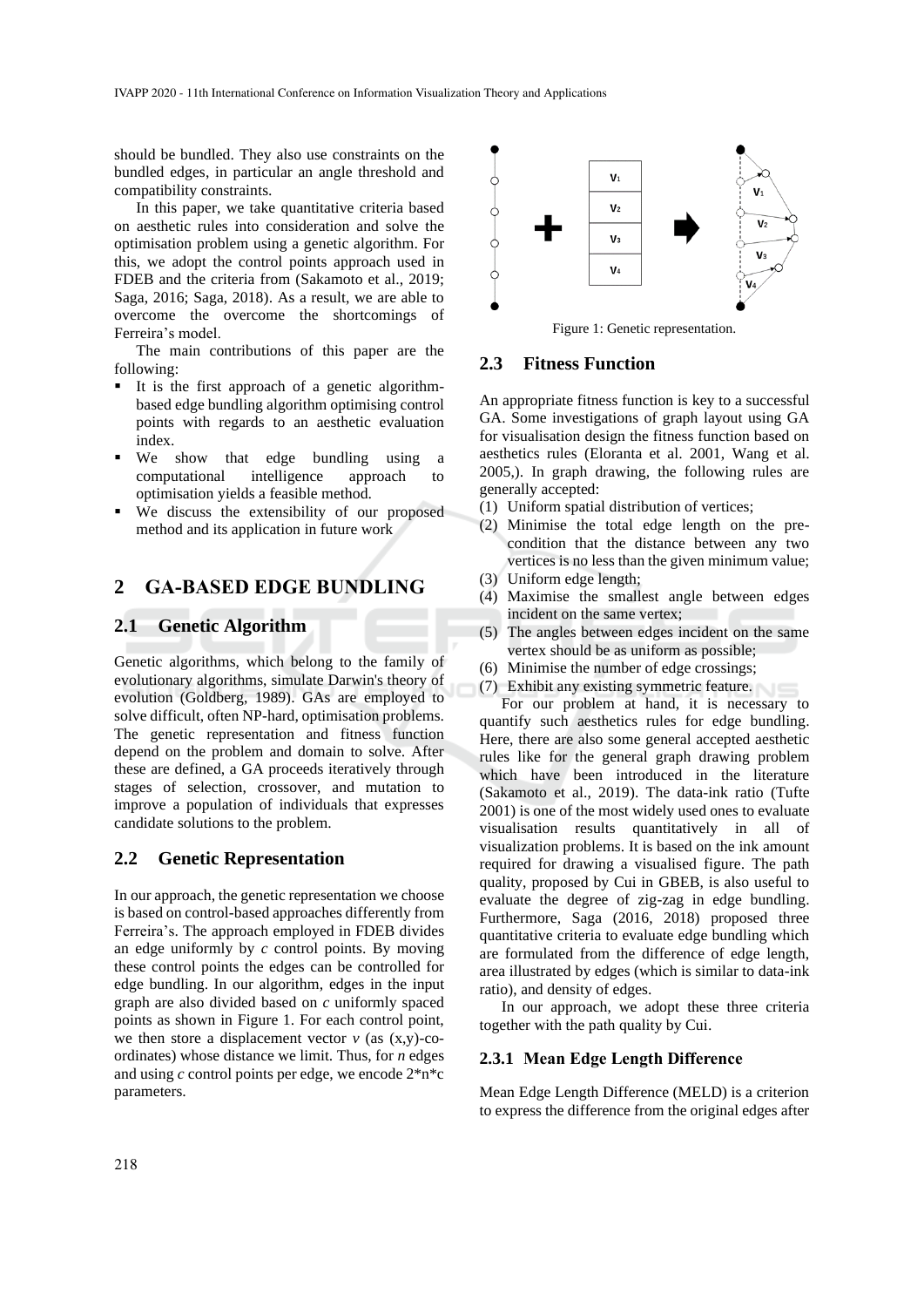edge bundling. A smaller change of edge lengths indicates superior edge bundling because of overbundling, whereas a large change often leads to a loss of the meaning of the original network. MELD is calculated as

$$
MELD = \frac{1}{n} \sum_{e \in E} |L'(e) - L(e)| \tag{1}
$$

where  $n$  is the number of edges,  $E$  is the edge set, and *L(e)* and *L*'(*e*) are the lengths of edge *e* before and after edge bundling, respectively. Employing this criterion, we can prevent edges from over-bending and over-bundling. MELD can be normalised to [0;1] by

$$
MED = \frac{1}{n} \sum_{e \in E} |1 - L'(e)/L(e)|
$$

In our approach, we aim to minimise the MELD.

#### **2.3.2 Mean of Occupation Area**

Mean of Occupation Area (MOA) indicates the degree among the compressed areas before and after edge bundling. Based on the idea that better bundling can compress the area occupied by the edges, MOA is calculated as

$$
MOA = \frac{1}{N} \left| \bigcup_{e \in E} O(e) \right| \tag{2}
$$

where *N* is the number of total areas,  $O(e)$  is the set of areas occupied by edge *e* based on an occupation degree (we use 5% of unit area), and | | indicates the number of elements contained by a set. Minimising the MOA is one of our optimisation goals.

#### **2.3.3 Edge Density Distribution**

Edge Density Distribution (EDD) is rooted in the idea that a better edge bundling method can gather edges within a unit area and that the density per unit is high. EDD is calculated from an image by

$$
EDD = \frac{1}{n} \sum_{a \in A} |p(a) - p| \tag{3}
$$

where *A* is a set of unit areas,  $p(a)$  is the rate of the number of pixels, in which the edges pass in Area *a*, and  $p$  is a mean of  $p(a)$ . A variance-based measure, the EDD is higher when the values are concentrated on some ranges.

However, this calculation does not work well as it is calculated from an image and it is difficult to express the density correctly from an image. Also, EDD does not work well when edge spread in an area due to zig-zag although path quality mentioned later can address this.

Therefore, we redefine EDD to express the density more clearly by counting not the area but the number of edges per pixel and calculating the variance of edges as

$$
EDD = \frac{1}{|P|} \sum_{p \in P} (H(p) - H)^2
$$
 (4)

where  $P$  is a set of pixels,  $H(p)$  is the number of edges pathing pixel *p*, and *H* is the average of  $H(p)$ . We aim to maximise the EDD.

#### **2.3.4 Path Quality**

Path Quality (PQ) expresses the degree of zig-zag. The lower the PQ, the better the edge bundling. PQ is calculated by the summation of angle differences between neighbours as

$$
PQ = \sum_{e \in E} \left( -\sum_{i=3}^{m} \gamma_i |\Delta_i| \right) \tag{5}
$$

with

$$
\Delta_{i} = \begin{cases}\nA_{i} - A_{i-1} & \text{if } -\pi < |A_{i} - A_{i-1}| < \pi \\
|A_{i} - A_{i-1}| - 2\pi & \text{if } |A_{i} - A_{i-1}| > \pi \\
2\pi + |A_{i} - A_{i-1}| & \text{if } |A_{i} - A_{i-1}| < -\pi\n\end{cases}
$$
\n(6)

and

$$
\gamma_i = \begin{cases} 0 & \text{if sign}(\Delta_i) = \text{sign}(\Delta_{i-1}) \\ 1 & \text{if sign}(\Delta_i) \neq \text{sign}(\Delta_{i-1}) \end{cases} \tag{7}
$$

, where *m* is the number of segments divided by control points+1, and  $A_i$  is the angle between the original edge and the segment edge. In our GA, we try to maximise PQ.

We use the above four criteria separately and perform multi-objective optimisation.

#### **2.4 Genetic Operations**

We employ a standard genetic algorithm. We perform random initialisation, use uniform crossover and uniform mutation, while we update the population based on an elitist strategy. Note that, this problem is solved as a multi-objective optimisation problem, so that in our elitist strategy, pareto solutions are regarded as elite and inherited to the next generation while the remaining individuals are selected randomly from parents and offsprings.

## **3 EXPERIMENTS**

#### **3.1 Goal, Dataset, and Parameters**

To confirm the usability of our proposed method, we perform a set of experiments using a Japanese airline map with 79 nodes and 233 edges. Figure 2 shows the map as well as the result obtained by FDEB.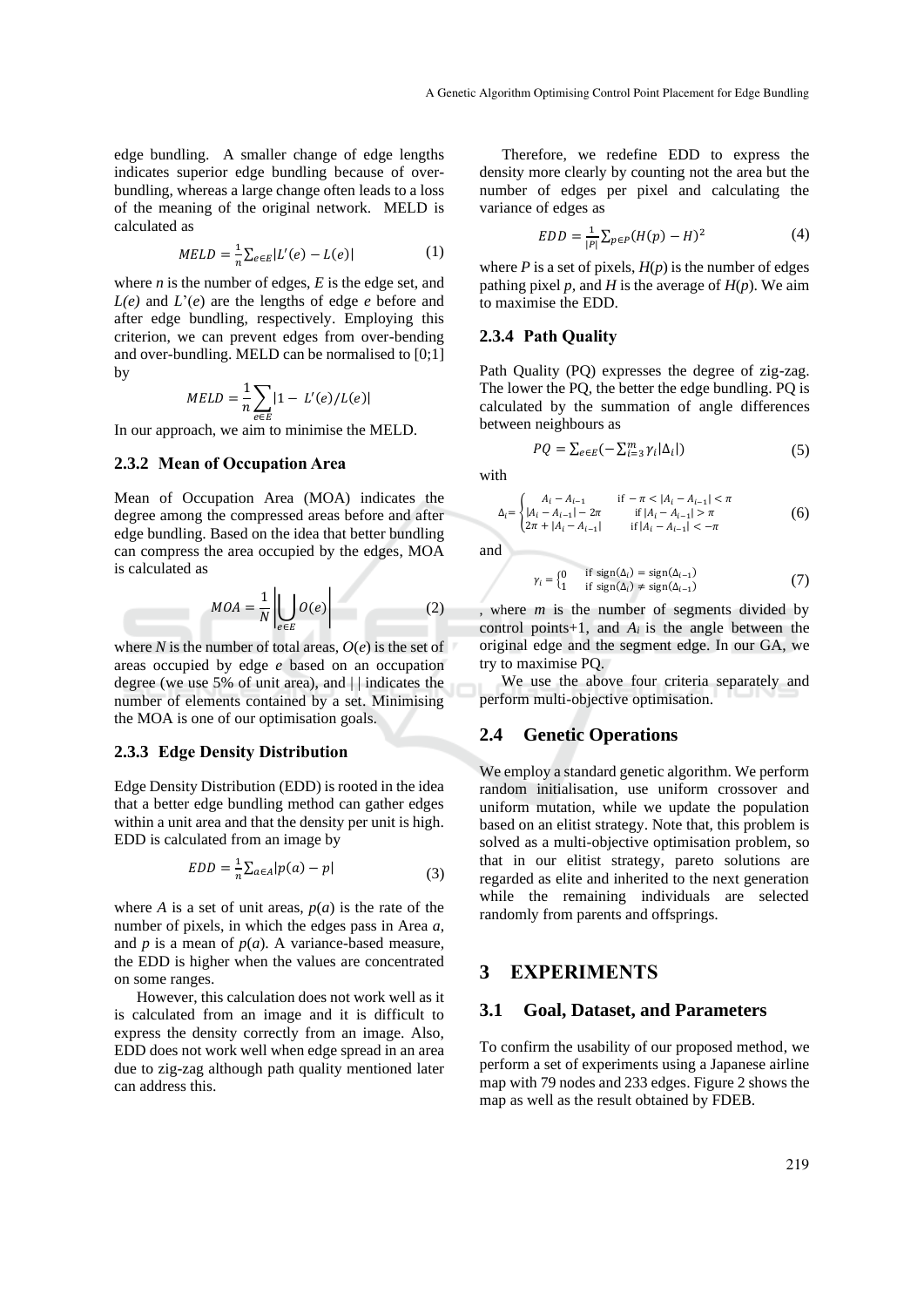IVAPP 2020 - 11th International Conference on Information Visualization Theory and Applications



Figure 2: The original Japanese flight map and FDEB result



Figure 3: The results of our proposed method (First row: population:200 max: 300, Second row: population: 500, max:750).

For our algorithm, we used the following parameter settings: number of generations: 750, population: (initial 200, maximum 300) and (initial 500, maximum 700); mutation probability: 0.01, crossover probability: 0.7, *s* of MOA: 5; *c* (the number of control points): 4; *v*: 20, 30, and 50.

#### **3.2 Results**

Figure 3 shows one of the pareto solutions for each of the tested values for *v* and population sizes.

From these, we see that all results have areas where edges are successfully bundled. For *v*=20 and  $v=30$ , mainly, edges in the area where the edge density is low in the original graph (for example, around Sado Island) were separated without being bundled well. This is probably due to the fact that the edges cannot be deformed to an appropriate bundle

position due to the number of control points and their limits of displacement distance.

Overall, edges tend to be less smooth as the displacement distance is increased. This is likely caused by control point moving more than necessary given the wider range of flexibility.

We can also compare the difference of the results between population configurations. From Figure 3, we can see that a larger population leads to an improved visualisation.

Interestingly, our proposed method is able to separate the route from Tokyo to Okinawa (in the bottom-left area of the graph) clearly for *v*=30 and 50, whereas FDEB is unable to do so.

We notice that in our results the edges still show some zig-zag appearance, this is not unexpected since the path quality is only one of the four criteria we employ.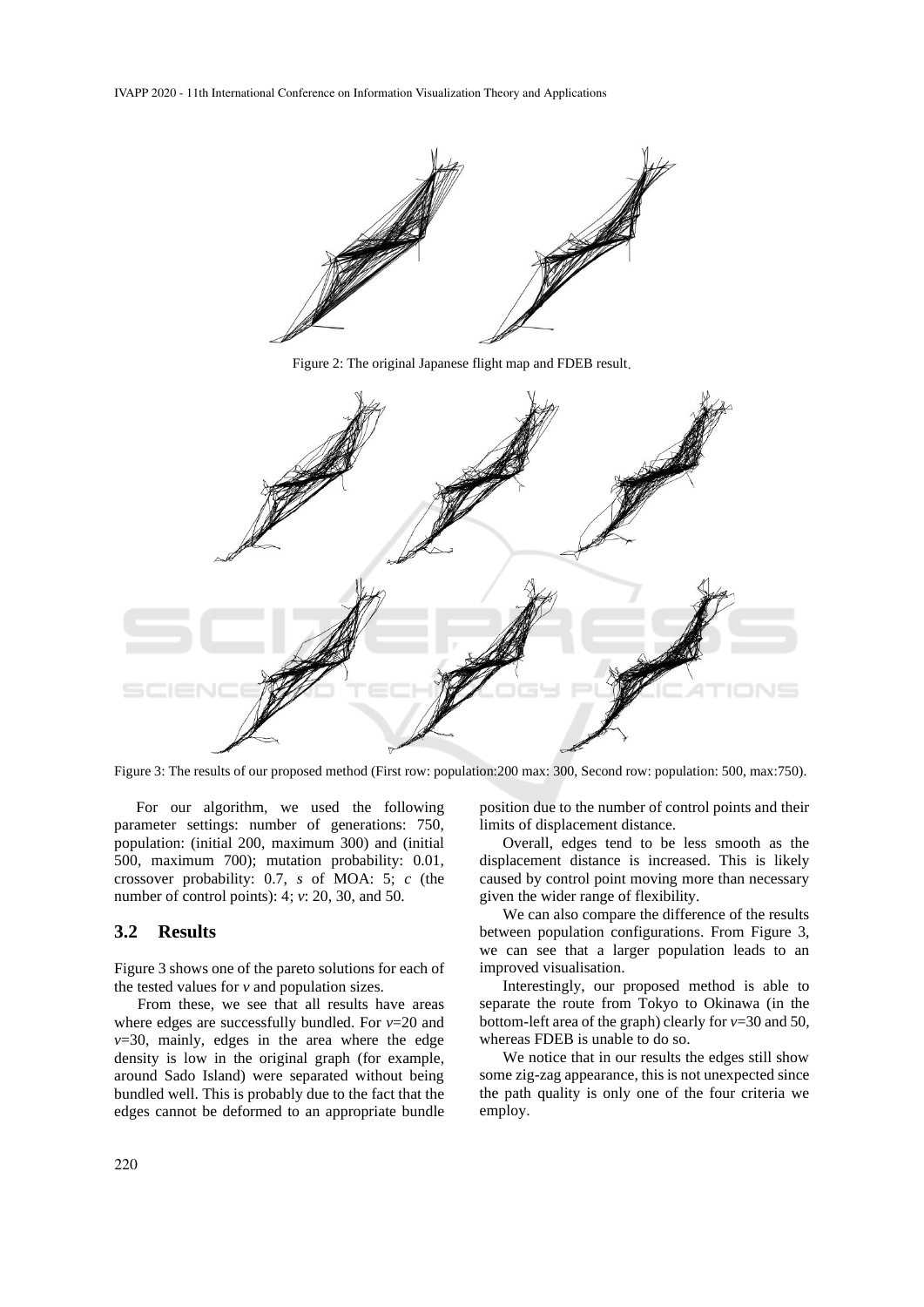

Figure 4: Fitness Function (x: generation, y: criteria).

Figure 4 plots the four criteria of the fitness function as the GA progresses through the generations. From there figure, we can be seen that the values converge and the evolution has stopped. Therefore, it is speculated that this result has fallen into local optimization, and it is speculated that this will be an issue. In other words, there is room to improve the quality when we can prevent the algorithm from falling into local optimization.

# **4 CONCLUSIONS**

In this paper, we have proposed a genetic algorithmbased edge bundling methods for visualisation applications. We employ control point information that is encoded in the GA together with a fitness function that optimises several aesthetic rules. The obtained results on a Japanese air route map confirm the applicability and usability of our proposed algorithm. We conclude with some issues that we plan to investigate in future work.

#### **4.1 Fitness Function**

The employed fitness function and be modified or extended to consider also the possibility of *faithfulness* (Nguyen et al., 2013; Nguyen and Eades, 2017) and other indicators such as the ink-ratio.

#### **4.2 Extensibility**

In this approach presented here, the genetic representation is based on control points. Adding information on nodes and aesthetic rules of nodes would allow also edge bundling in consideration of the arrangement of nodes. Also, in this work, we have employed only a simple standard GA whereas a large number of other, more advanced GA algorithm can be utilised.

## **4.3 Limitations**

In this study, our aim is to highlight the potential of generating an acceptable edge map visualisation employing computational intelligence for edge bundling. There are of course still limitations. One is the computational complexity, which is a general drawback of black-box optimisation techniques such as GAs, in particular for large graphs. There is also a problem with visual encoding. Although we do not discuss visual encoding here, this extension can also be applied if information on Visual Encoding is added to a single locus.

# **ACKNOWLEDGEMENTS**

This work is supported by 16K01250 and also supported by NVIDIA Corporation with the donation of the Titan Xp GPU used for this research.

## **REFERENCES**

- Holten, D., 2006. Hierarchical edge bundles: visualization of adjacency relations in hierarchical data. In *IEEE Transactions on Visualization and Computer Graphics*, volume 12, number 5, pages 741–748.
- Cui, W., Zhou, H., Qu, H., Wong, P. C., Li, X., 2008. Geometry-based edge clustering for graph visualization. In *IEEE Transactions on Visualization and Computer Graphics*, volume 14, number 6, pages 1277–1284.